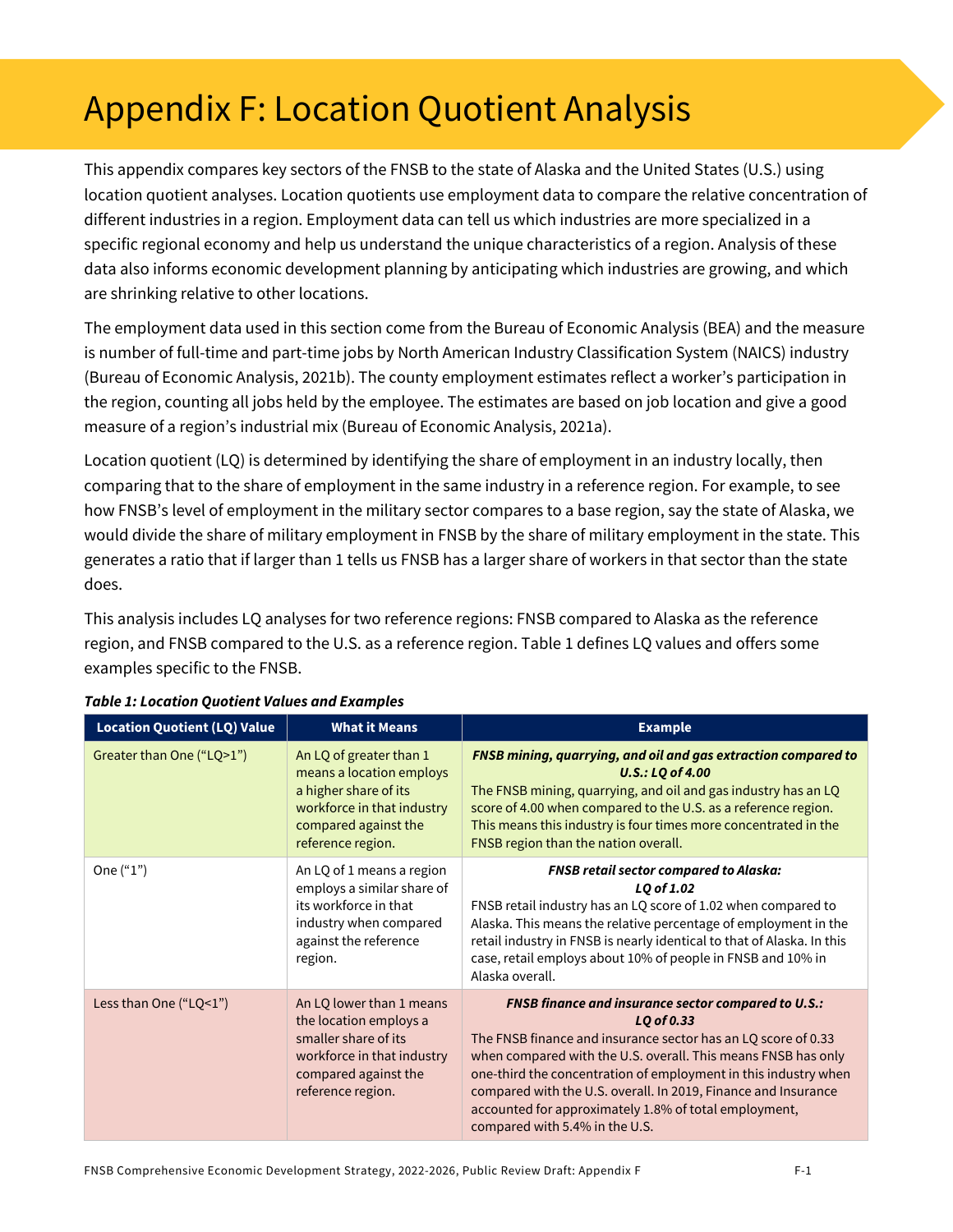#### <span id="page-1-0"></span>*Figure 1. FNSB Employment Location Quotient Compared to Alaska (2019)*

*Note: Bubble size shows total employment in a specific industry; actual employment numbers are on the right of the chart.*



Source: U.S. Bureau of Economic Analysis (2021); only shows industries with LQs over 1

[Figure 1](#page-1-0) an[d Figure 2](#page-2-0) that follow compare FNSB LQs to Alaska and to the U.S. In addition to showing the location quotient for key industries (those with a LQ greater than 1), the graphs also show how the location quotient has changed between 2015 to 2019. Based on the LQs and their changes over the past five years, the industries are classified into four categories, defined further in this section.

[Figure 1](#page-1-0) shows how FNSB's industries compare to Alaska based on total share of employment. Specifically, it shows all sectors with an LQ greater than 1, or industries that have a higher concentration of employees than the state of Alaska. Key findings include:

- The higher up on the y-axis (vertical), the more prominent the industry is in the FNSB compared to Alaska. The military is the most concentrated of all the industries with an LQ score of 2.78.
- Position along the x-axis (horizontal) indicates whether an industry is increasing or decreasing its FNSB concentration relative to overall employment concentration in Alaska. Federal civilian saw the biggest growth with a 6% increase in its LQ between 2015 and 2019. This growth was largely due to an increase in FNSB employment in the sector (6.5%) while statewide federal civilian employment decreased (0.6%). Other industries that are growing relative to Alaska (e.g., the industry represents an increasing share of local employment in 2019 compared to 2015) include retail trade and the military, both of which saw an increase in FNSB employment between 2015 and 2019.
- Construction saw the biggest decrease in FNSB concentration relative to overall Alaska employment, with a 9% decrease between 2015 and 2019. Actual constrution employment decreased in both FNSB and the state, but FNSB saw a larger decrease, with a decrease of 12.1% between 2015 and 2019 compared with a 4.1% decrease for Alaska. Other industries that are shrinking relative to the Alaska

How many residents are employed in the industry?

(2019)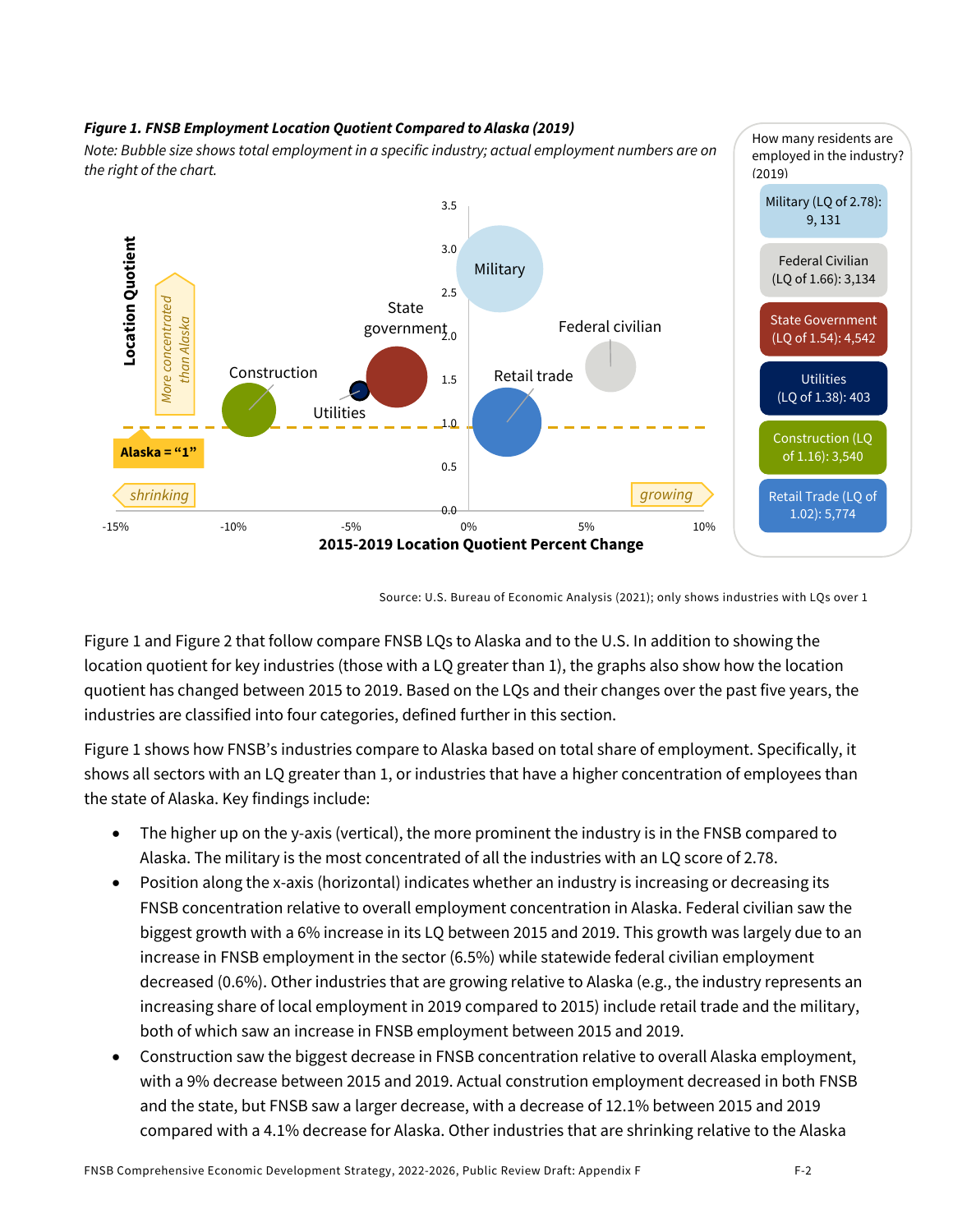economy (e.g., the industry represents a smaller share of local employment in 2019 compared to 2015) include utilities and state government.

• Bubble size represents the number of individuals employed in the industry in the FNSB. Of the industries in the Alaska comparison chart, the military is the largest employer, with 9,131 employees.

<span id="page-2-0"></span>

Source: U.S. Bureau of Economic Analysis (2021); only shows industries with LQs over 1

[Figure 2](#page-2-0) uses the same approach, but compares the FNSB to the U.S. economy as the reference region. Key findings include:

- The higher up on the y-axis (vertical), the more prominent the industry is in the FNSB compared to the US. The military is the most concentrated of all the industries with an LQ score of 16.35.
- Position along the x-axis (horizontal) indicates whether an industry is increasing or decreasing its FNSB concentration relative to overall employment concentration in the U.S. FNSB industries that are growing relative to the U.S. overall (e.g., the industry represents an increasing share of local employment in 2019 compared to 2015) include military, mining, federal civilian, utilities, retail trade, and accomodations and food services.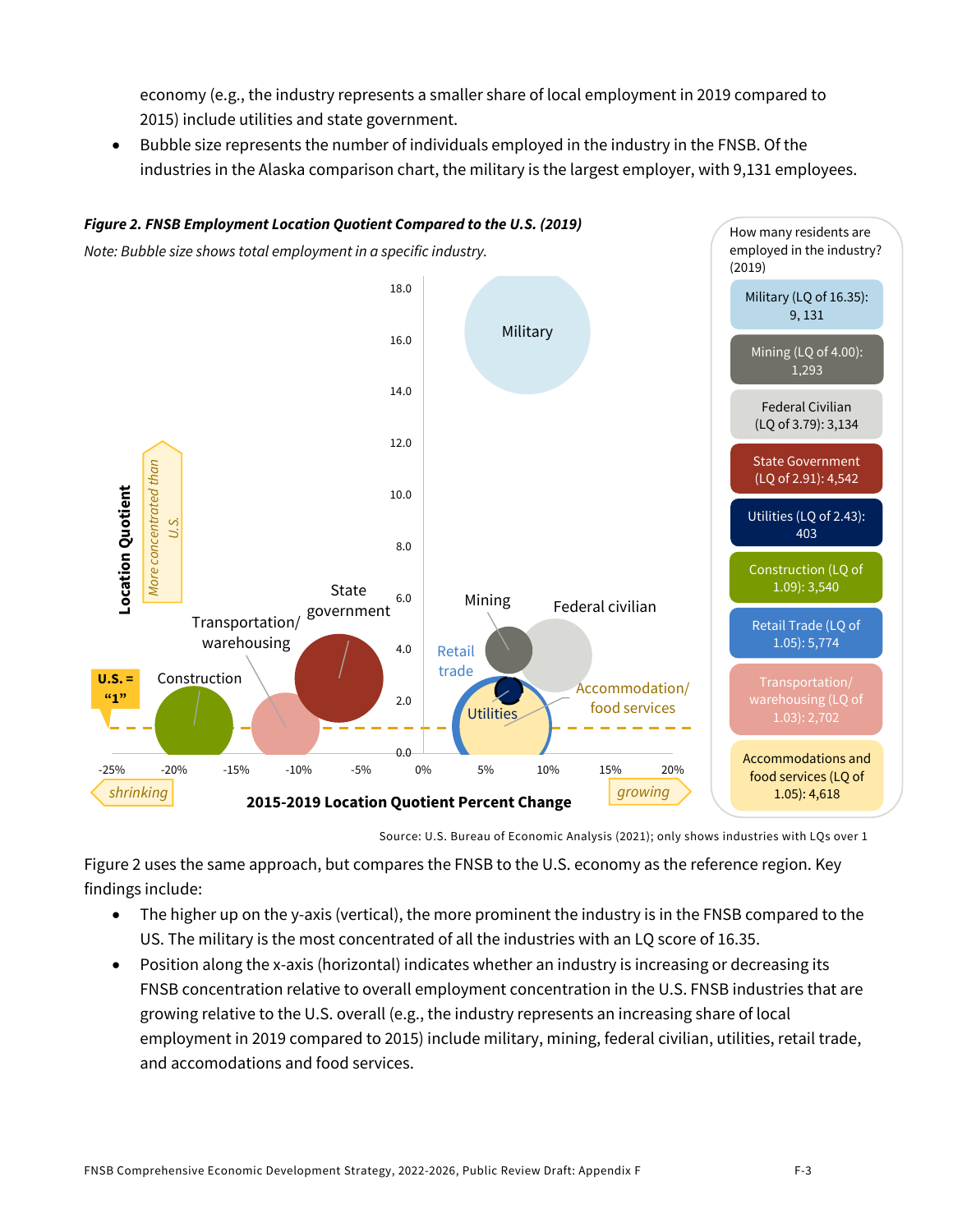• FNSB industries that are shrinking relative to the U.S. overall (e.g., the industry represents a smaller share of local employment in 2019 compared to 2015) include state government, construction, and transportation and warehousing.

The industry summary matrix i[n Table 2](#page-3-0) offers a snapshot of which specialized industries in the FNSB are growing or shrinking based on LQ trends between 2015 and 2019. Industries with an LQ of 2.00 or higher are categorized as "high LQ," while industries with an LQ below 2.00 but higher than 1.00 are categorized as "smaller LQ."

<span id="page-3-0"></span>*Table 2. Industry Summary Matrix. Uses the U.S. as a reference region. LQ scores are shown in parenthesis. High LQ = over 2.00, smaller LQ = between 1.00 and 2.00.* 

| <b>Mature - high LQ and declining</b>                                                                                                                                                                                                                                                                                                                                                                                                                                                                                                                                                                                                                                                          | <b>Star - high LQ and growing</b>                                                                                                                                                                                                                                                                                                                                                                                                                                                                                                                                                                                                                                                                                                                                                |  |  |  |
|------------------------------------------------------------------------------------------------------------------------------------------------------------------------------------------------------------------------------------------------------------------------------------------------------------------------------------------------------------------------------------------------------------------------------------------------------------------------------------------------------------------------------------------------------------------------------------------------------------------------------------------------------------------------------------------------|----------------------------------------------------------------------------------------------------------------------------------------------------------------------------------------------------------------------------------------------------------------------------------------------------------------------------------------------------------------------------------------------------------------------------------------------------------------------------------------------------------------------------------------------------------------------------------------------------------------------------------------------------------------------------------------------------------------------------------------------------------------------------------|--|--|--|
| State Government (2.91, -6.8%)                                                                                                                                                                                                                                                                                                                                                                                                                                                                                                                                                                                                                                                                 | Military (16.35, 8.3%)<br>Mining (4.00, 6.8%)<br>Federal Civilian (3.79, 10.6%) Utilities (2.43, 6.8%)                                                                                                                                                                                                                                                                                                                                                                                                                                                                                                                                                                                                                                                                           |  |  |  |
| <b>U.S. comparison:</b> State government has a higher<br>concentration than the U.S. but experienced declines<br>over the past several years, with an 11% decrease in<br>total FNSB employment in this sector between 2015<br>and 2019. This is significant because state government<br>is also a major employer, employing an average of<br>4,750 FNSB residents annually between 2015 and 2019.<br>This sector includes employment at UAF.<br>Alaska comparison: Using Alaska as a reference region<br>instead of the U.S., the FNSB location quotient for state<br>government follows similar patterns, with an LQ score<br>over 1 and a pattern of declining concentration.                | <b>U.S. comparison:</b> These industries are much more<br>concentrated in FNSB than the U.S. All four of the star<br>industries in FNSB saw LQ growth from 2015 to 2019,<br>meaning FNSB's share of residents employed in those<br>sectors grew relative to the U.S. Utilities and mining both<br>saw declines in employment levels (-2.9% and -26%,<br>respectively); however, FNSB declines were less than<br>national declines, which is why the two sectors still saw an<br>increase in their LQs.<br>Alaska comparison: Using Alaska as a reference region<br>instead of the U.S., the military and federal civilian sectors<br>follow similar patterns, with LQs over 1 and growth. Mining<br>has an LQ below 1 and the utilities sector's LQ is above 1<br>but shrinking. |  |  |  |
| <b>Challenge - smaller LQ and declining</b>                                                                                                                                                                                                                                                                                                                                                                                                                                                                                                                                                                                                                                                    | <b>Emerging - smaller LQ and growing</b>                                                                                                                                                                                                                                                                                                                                                                                                                                                                                                                                                                                                                                                                                                                                         |  |  |  |
| <b>Construction (1.09, -18.4%)</b><br>Transportation/Warehousing (1.03, -11.1%)                                                                                                                                                                                                                                                                                                                                                                                                                                                                                                                                                                                                                | Accommodation/Food Services (1.05, 6.5%)<br>Retail Trade (1.05, 6.3%)                                                                                                                                                                                                                                                                                                                                                                                                                                                                                                                                                                                                                                                                                                            |  |  |  |
| <b>U.S. comparison:</b> These industries still maintain a<br>larger share of employees in the FNSB than the U.S. but<br>have been trending down since 2015. While FNSB<br>transportation and warehousing employment grew<br>11% between 2015 and 2019, the sector grew at 32%<br>nationally; therefore, the LQ ratio dropped. Between<br>2015 and 2019 construction employment saw a decline<br>in FNSB (-12%) but substantial growth nationally<br>$(15%)$ .<br>Alaska comparison: Using Alaska as a reference region<br>instead of the U.S., construction follows similar trends<br>with a LQ just over 1 and a pattern of negative growth.<br>Transportation/warehousing has an LQ below 1. | U.S. comparison: Over the five-year period between 2015<br>and 2019, both accommodation/food services and retail<br>trade in FNSB increased their share of employment relative<br>to the U.S., going from LQ scores just under 1 (0.99 for both)<br>to 1.05 for both, slightly surpassing average U.S.<br>concentrations for both industries.<br>Alaska comparison: Using Alaska as a reference region<br>instead of the U.S., retail trade follows similar trends with<br>an LQ just over 1 and a pattern of growth. Accommodation<br>and food services has an LQ below 1.                                                                                                                                                                                                      |  |  |  |

By comparing the FNSB-Alaska location quotient data i[n Figure 1](#page-1-0) and FNSB-U.S. location quotient data in [Figure 2,](#page-2-0) it is possible to see the FNSB economy more closely resembles the overall sector composition of Alaska than the sector composition in the U.S. This can be seen when looking at the LQ numbers; the FNSB-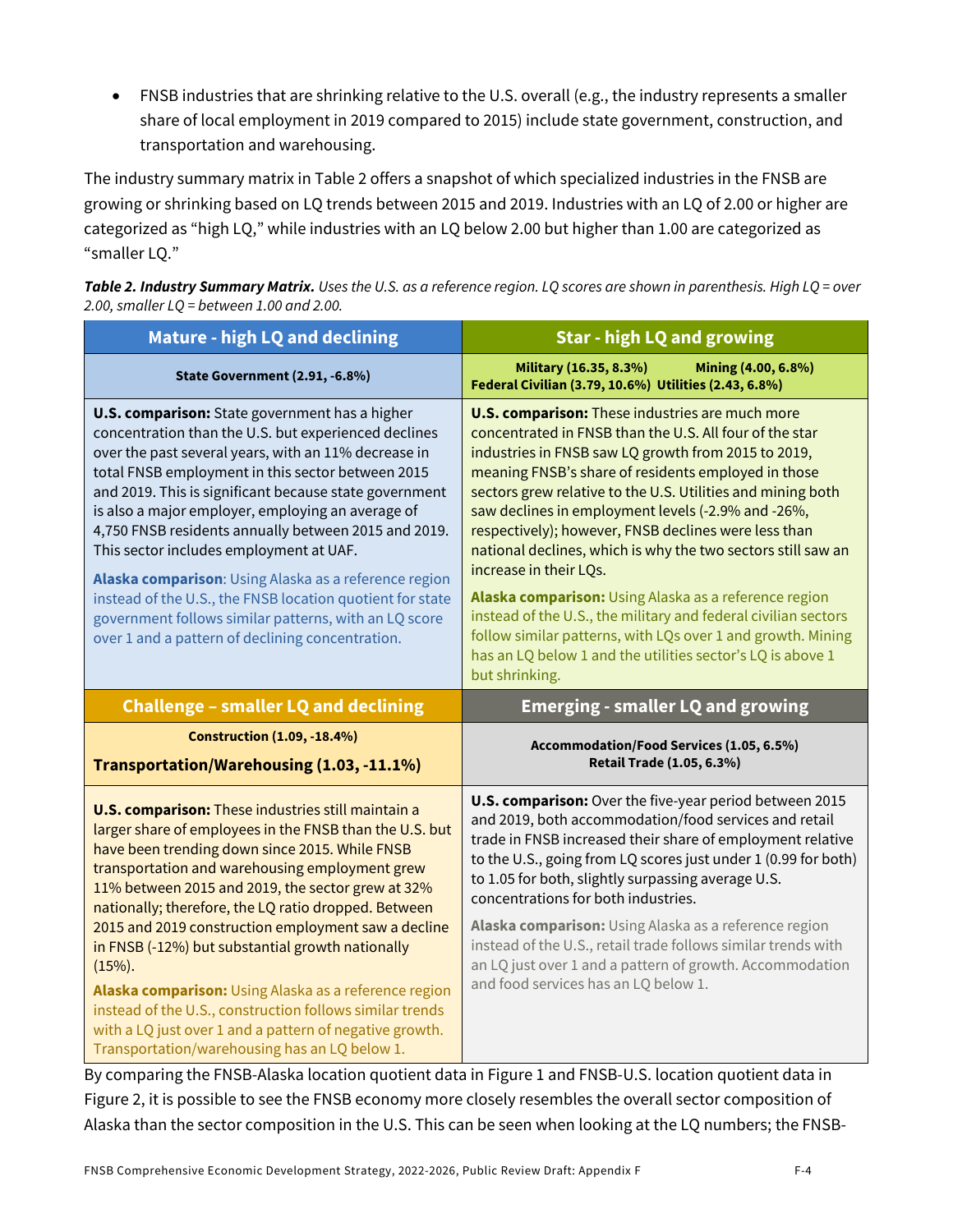Alaska numbers are generally closer to 1, indicating a more similar composition. For example, the military sector in FNSB employs greater than 16 times the share of their workforce than the U.S. (LQ score of 16.35, as seen in Figure 2), but only 2.8 times the share of their workforce when compared to Alaska (LQ score of 2.8, as seen in Figure 1).

## **Industry Classification of FNSB's Biggest Employers**

Information about a region's largest employers can be obscured by industry names when they have ambiguous classifications. For example:

- All public education data are captured at the government level.
- The University of Alaska Fairbanks, one of the region's largest employers, is reported in the state government industry (Bureau of Economic Analysis, 2021a).
- The region's largest employer of crude oil transport, Alyeska Pipeline Service Company, is captured by the transportation and warehousing industry, which also captures well-known day tour providers like Riverboat Discovery (ADOLWD, 2022).
- Petro Star Inc. is counted in manufacturing and Doyon, Limited, the regional Native corporation, has many subsidiaries that are classified based on their industry. For example, Doyon Utilities is tucked into the construction industry, Doyon Government Contracting and Doyon Oil Field Services are captured in the management industry, and Doyon Natural Resources Development Corporation is captured in the mining sector (DCCED, 2022).
- Similarly, Tanana Chiefs Conference subsidiaries vary by industry. Chief Andrew Isaac Medical Center (owned by Tanana Chiefs) is captured in health care and social assistance, and Tanana Chiefs administrative services are likely captured in the professional, scientific, and technical services (DCCED, 2022).

Other large employers in the region like Fred Meyer, Walmart, and Costco are captured within the retail trade sectors and Petro Star petroleum refinery is counted in the manufacturing industry. The information industry includes a wide variety of sectors like newspaper publishers (Fairbanks Daily News-Miner), movie theaters, radio and television broadcasting, resellers like GCI, and libraries throughout the region. Many tour operators are captured under the administration, support and waste management industry in the travel arrangement and reservation services subsector (ADOLWD, 2022).

Table 3 shows the full set of location quotients for FNSB and other comparative Alaska regions against the U.S. as a reference region. These comparative regions represent other key population centers and economic hubs around the state.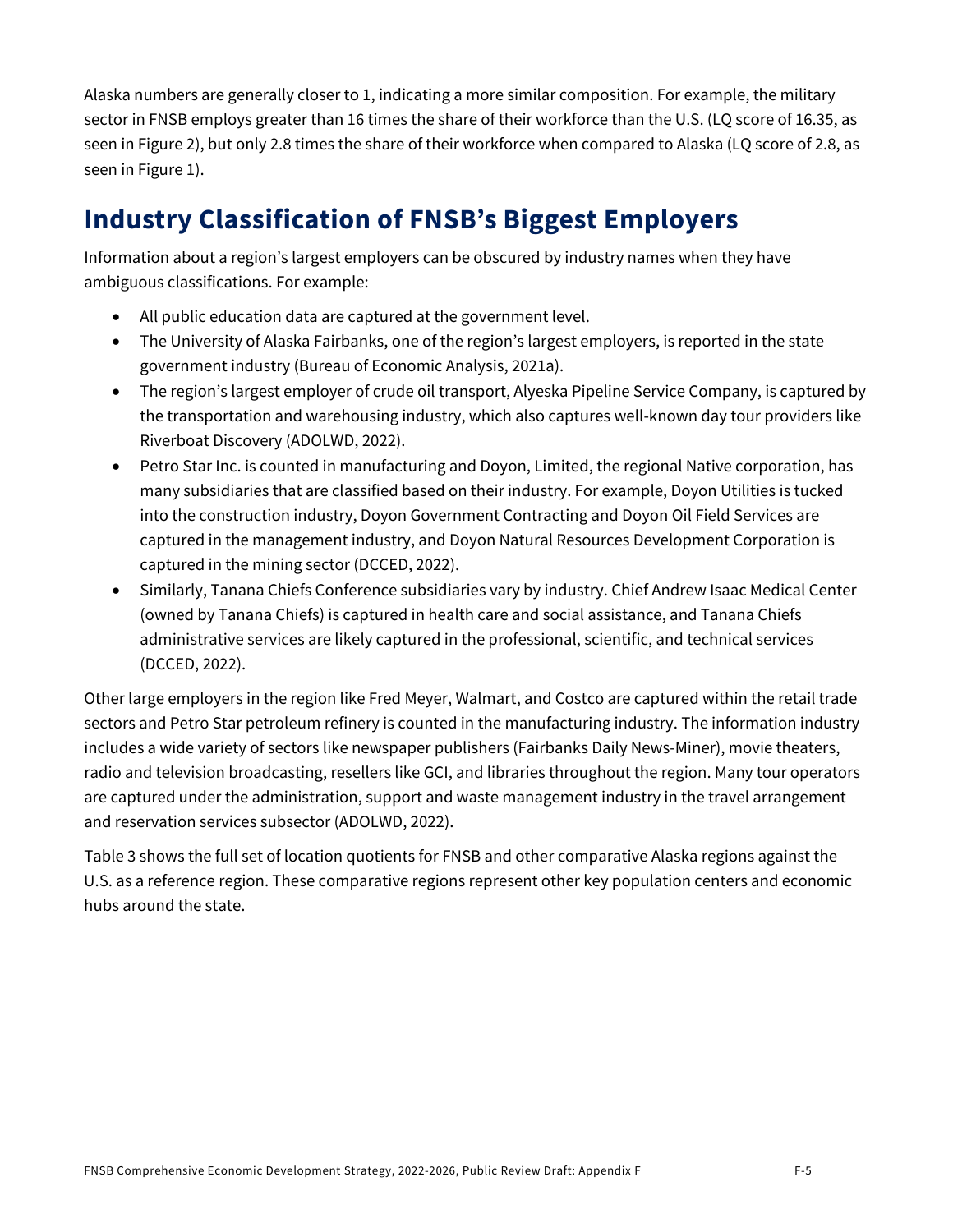Key takeaways from the table below include:

- Overall, industry trends are similar across the state, with some variation from region to region.
- Industries where all four regions and Alaska overall show higher location quotients when compared with the U.S. include the military; mining, quarrying and oil and gas extraction; state government; utilities; retail trade; and accommodation and food services.
- Industries with some of the lowest concentrations across comparative regions include manufacturing, management of companies and enterprises, finance and insurance, and wholesale trade.

*Table 3: Comparative Location Quotient Table: Alaska Regions Compared to U.S. as Reference of "1", 2019* (from highest to lowest LQ by sector in the FNSB)

|                                                  | <b>Fairbanks</b> | Municipality | Kenai     | Matanuska- |        |
|--------------------------------------------------|------------------|--------------|-----------|------------|--------|
|                                                  | North Star       | of           | Peninsula | Susitna    | Alaska |
| <b>Industry Sector</b>                           | Borough          | Anchorage    | Borough   | Borough    |        |
| Military                                         | 16.35            | 6.40         | 1.54      | 1.84       | 5.88   |
| Mining, quarrying, and oil and gas extraction    | 4.00             | 2.87         | 6.15      | 1.92       | 6.05   |
| Federal civilian                                 | 3.79             | 2.89         | 0.79      | 0.40       | 2.29   |
| State government                                 | 2.91             | n/a          | 1.47      | 1.34       | 1.89   |
| <b>Utilities</b>                                 | 2.43             | 1.18         | 2.37      | 1.84       | 1.76   |
| Construction                                     | 1.09             | 0.88         | 1.10      | 1.93       | 0.94   |
| Retail trade                                     | 1.05             | 1.04         | 1.18      | 1.42       | 1.03   |
| Accommodation and food services                  | 1.05             | 1.10         | 1.41      | 1.09       | 1.07   |
| Transportation and warehousing                   | 1.03             | 1.43         | 0.90      | 0.78       | 1.24   |
| Arts, entertainment, and recreation              | 0.98             | 1.02         | 1.25      | 1.22       | 1.03   |
| Health care and social assistance                | 0.90             | 1.21         | 1.00      | 1.13       | 1.03   |
| Forestry, fishing, and related activities        | 0.79             | 1.19         | 12.05     | 3.37       | 4.77   |
| Real estate and rental and leasing               | 0.70             | 0.92         | 0.96      | 1.08       | 0.82   |
| Other services                                   | 0.67             | 0.80         | 0.94      | 1.15       | 0.80   |
| Local government                                 | 0.64             | n/a          | 1.38      | 1.17       | 1.18   |
| Professional, scientific, and technical services | 0.62             | 0.96         | 0.59      | 0.68       | 0.72   |
| Administrative, support and waste management     | 0.51             | 0.75         | 0.49      | 0.55       | 0.62   |
| Farm employment                                  | 0.49             | 0.00         | 0.58      | 1.18       | 0.25   |
| Information                                      | 0.48             | 1.07         | 0.64      | 0.98       | 0.82   |
| <b>Educational services</b>                      | 0.47             | 0.58         | 0.50      | 0.84       | 0.54   |
| Wholesale trade                                  | 0.41             | 0.82         | 0.32      | 0.23       | 0.52   |
| Finance and insurance                            | 0.33             | 0.69         | 0.38      | 0.54       | 0.48   |
| Management of companies and enterprises          | 0.27             | 0.74         | 0.14      | 0.22       | 0.56   |
| Manufacturing                                    | 0.23             | 0.21         | 0.62      | 0.29       | 0.52   |

Source: U.S. Bureau of Economic Analysis (2021)

*The industry categories in this table are based on North American Industry Classification System (NAICS) codes. To see a more detailed list of industries within each category, visit https://www.bls.gov/cew/classifications/industry/industry-titles.htm*